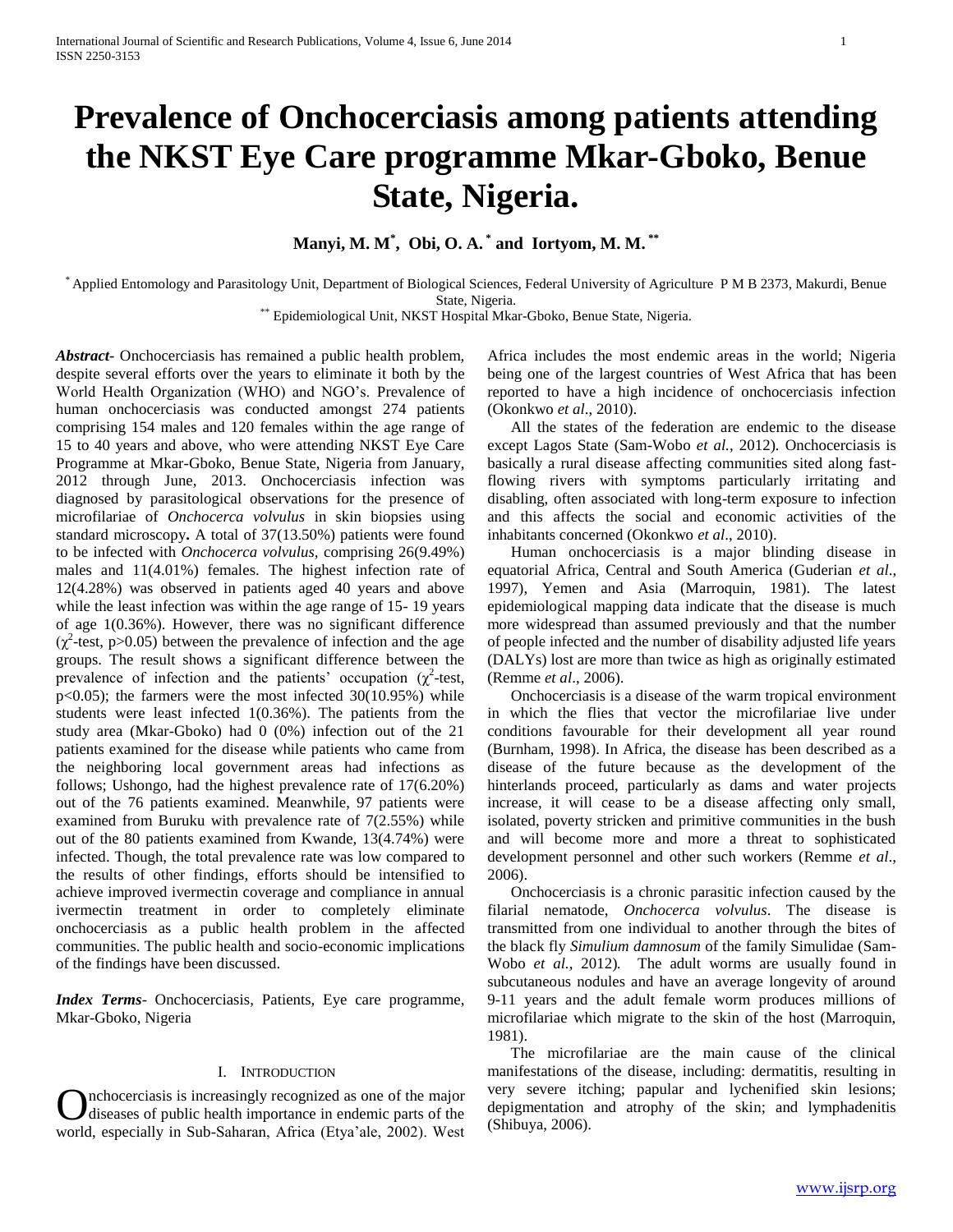The most severe complications of onchocerciasis are irreversible ocular lesions of both the anterior and posterior segment of the eye, resulting first in impaired vision and finally in total blindness (Shibuya, 2006).

 It is estimated that onchocerciasis is the second leading infectious cause of blindness in the world only preceded by blinding trachoma (Thylefors, 1992). The World Health Organization (WHO, 1995) estimated that 17 million people were infected and that 900,000 disability adjusted life years (DALYs) were lost due to onchocerciasis in 1990. Recently, an estimated half a million were known to be blind due to the disease and about 1.5 million were severely visually impaired (WHO, 2011). Also, some 90 million people are at risk for becoming infected with the parasite (WHO, 2011). Approximately 37 million individuals are currently infected with onchocerciasis with 99% of its victims residing in sub-Saharan Africa (WHO, 2011). It is endemic in 36 countries in Africa, the Arabian peninsula and the Americas, but its distribution is highly concentrated on the poorest regions of the world -- 30 out of 36 endemic countries are in sub-Sahara African countries where approximately 99% of all those infected live (PBD) (Etya'ale, 2002) and the disease has had a major impact on the economic and social fabric of endemic communities (Burnham, 1998).

 Nigeria is believed to have more persons infected with onchocerciasis than any other country in the world, now accounting for over one third of the global cases (Uttah *et al*., 2004). The National Onchocerciasis Control Programme (NOCP, 1993) reported that the disease is present at varying degrees in all states of the federation, and that over 15 thousand Nigerian rural communities are endemic to the disease. According to the report by the World Health Organisation (WHO, 2011), there are 35, 014 hyper-endemic communities in the country and approximately 28 million individuals reside within these communities. The report further states that hyper-endemicity zone for onchocerciasis is within the rain forest zone of the country. Some areas within this zone have low disease burden (Abanobi and Anosike, 2000).

 Meso-endemic zones are the savannah zones of the country. Within the mesoendemic zones some areas have high disease burden and new foci are still being discovered (WHO, 1995). Factors that contribute to this include the large size of the countrys' population, and conditions in many parts of the country that favour sustained transmission (Abanobi and Anosike, 2000). Another important factor in the prevalence of onchocerciasis is the human population relative to fly population (Oye, 2008), which is also an important indicator of the man-fly contact.

 In Nigeria, most of the work activities of the individuals in these communities include farming, fishing, handicraft, trading etc. Rural dwellers flee from this plaque and migrate to urban cities disrupting the socioeconomic development in their communities (Alonso *et al*., 2009). According to Ubachukwu (2006), some of the social consequences associated with onchocerciaisis include the disruption of family life and relationships as disabled persons desert rural villages to urban cities for better quality of life. However, they are unable to access and secure employment, and thus experience extreme poverty and become beggars on the streets. They end up settling in shanty towns and resort to living in slums. Additionally, the burden of the disease impacts women and children. It affects the age of marriage in young women, limiting their choice of partners such as older men and divorcees. It also prevents infected mother to practice exclusive breastfeeding, reducing bonding between new born and mother. The educational impact of the disease is especially on children as they drop out from school to care for and lead blind family members (Ubachukwu, 2006).

 Disease occurrence in human society is normally influenced by environmental factors which include both the physical and behavioural environments (Uttah *et al*., 2004). The complex system of interaction among the physical environment, population and cultural behaviour forms the triangle model of human ecology and forms the basis of disease occurrence in human population (Uttah *et al*., 2004). Onchocerciasis exists virtually throughout the country but there are variations in levels of endemicity.

 In Benue State, onchocerciasis is endemic with bulk of the farming settlements situated along river banks due to fertility of the land (Gemade and Dipeolu, 1983), thus the need for this study as a protocol to enhancing preventive and control measures. This paper therefore, presents the findings of a research into the prevalence of onchocerciasis, their relation to age, sex and occupation among patients attending NKST eye care programme in Mkar-Gboko, Benue State, Nigeria. The prevalence of onchocerciasis in relation to the location of the patients among the four local government areas from where the patients came from, is also presented.

## II. MATERIALS AND METHODS

# **Study Area**

 Benue State is one of the 36 States in the Federal Republic of Nigeria, a tropical country on the west coast of Africa. The state derives its name from River Benue, the second largest river in the country and is located in the central region of the country where it lies between latitude  $7^{\circ}$  13 and  $7^{\circ}$  49, longitude  $8^{\circ}$  15 and  $8^{\circ}$  42. The state covers an area of about 34, 059 square kilometers with a population of over 4.2 million people (National Population Commission, 2007). Majority of the inhabitants live in rural agricultural areas and engage in peasant agriculture. However, the state's reputation as the food basket of the nation is being seriously jeopardized by the socio-economic consequences of parasitic diseases (Omudu and Ochoga, 2011).

 Gboko is a fast growing town in the [Benue State](http://en.wikipedia.org/wiki/Benue_State) of Northcentral [Nigeria.](http://en.wikipedia.org/wiki/Nigeria) The population of the town is over 500,000 people, made up of mostly [Tiv](http://en.wikipedia.org/wiki/Tiv) people. It is the traditional capital and ancestral home of the Tiv tribe and it has the official residence of the Tor-Tiv, who is the paramount traditional ruler of the Tiv people that spread across Benue, Taraba, Plateau, Nasarawa, and Enugu States. Gboko was also the headquarters of the Tiv Native Authority. Buruku [Local Government Area](http://en.wikipedia.org/wiki/Local_Government_Areas_of_Nigeria) has its headquarters in the town of Buruku. It has an area of 1,246 km<sup>2</sup> and a population of 203,721 as at the 2006 census. Kwande [Local Government Area](http://en.wikipedia.org/wiki/Local_Government_Areas_of_Nigeria) has its headquarters in the town of Adikpo. It has an area of 2,891 km² and a population of 248,697 at the 2006 census. Ushongo [Local Government Area](http://en.wikipedia.org/wiki/Local_Government_Areas_of_Nigeria) has its headquarters in the town of Lessel. It has an area of 1,228 km<sup>2</sup> and a population of 188,341 as at the 2006 census (National Population Commission, 2007).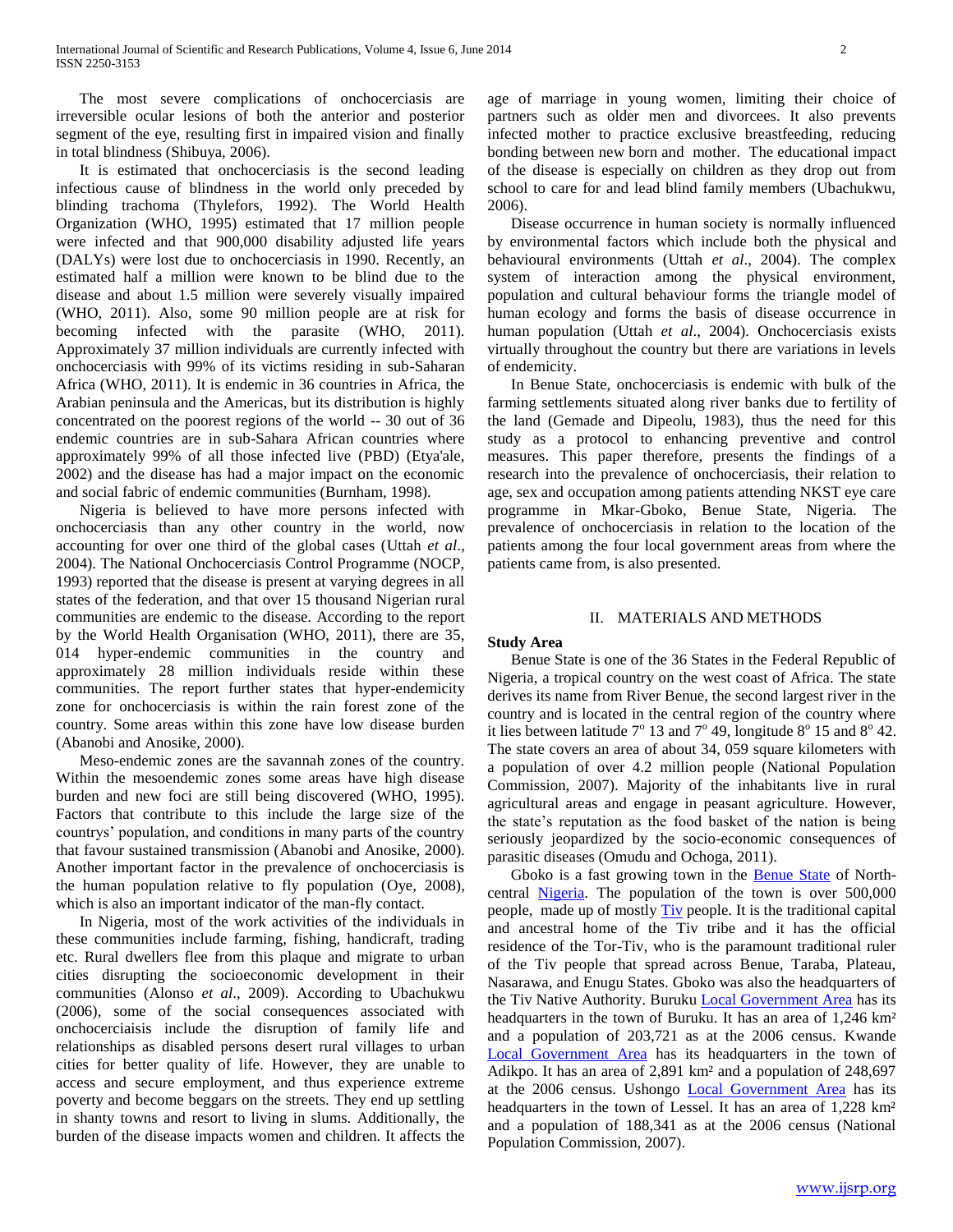# **Assessment of skin snips for the presence of** *Onchocerca volvulus*

 A blood-free skin snip for parasitological examination was taken from each individual during daytime using sterile lancets and razor blades according to the method adopted by Uttah *et al*. (2004). The size of the biopsies is known to average 0.8 mg, with a range 0.4-1.2 mg (Uttah *et al.,* 2004). The biopsies were placed in micro-titre wells containing 0.2ml of 0.85% saline solution. When completed, each plate was covered with cellophane tape and was kept for 24 hours at room temperature. At the end of the 24 hour-incubation period, the skin biopsies were fixed in formalin solution (35% formaldehyde solution) by adding two drops per micro-titre well. Thereafter, emerged microfilariae were observed and counted microscopically using x40 magnification. Thorough physical examinations of individual volunteers were performed by a physician. The leopard skin assessment was reported as present or absent upon examination of the lower limbs for the presence of depigmentation of the skin. Data were analysed using the Chi-square  $(\chi^2)$  statistic.

## III. RESULTS

 Out of the 274 subjects examined comprising 154 males and 120 females, 37(13.50%) were infected with *Onchocerca volvulus* of which 26(9.49%) were males while 11(4.01%) were females (Table 1). There were no significant differences in the rate of infection between male and female patients examined, and the age groups ( $\chi^2$ -test, p > 0.05). However, there was a significant difference between the prevalence of infection and the occupation ( $\chi^2$ -test, p < 0.05). Patients within the age group of 40 years and above were the most infected 12(4.28%), while those within the age range of 15 - 19 years were the least infected 1(0.36%) (Table 2). In terms of occupation, the farmers were the most infected 30(10.9%) while the students were least infected 1(0.36%) (Table 3). With regards to the localities, the 21 patients who were resident from the study area (Mkar-Gboko) recorded no infection 0(0%). Ushongo was found to have the highest prevalence rate of 17(6.20%), followed by Kwande which recorded prevalence rate of 13(4.74%) while Buruku had the least among the three neighbouring local Government areas with prevalence rate of 7(2.55%) (Table 4).

## **Table 1: Prevalence of Onchocerciasis among Patients in Relation to Sex at NKST Eye Care Programme Mkar- Gboko.**

| Sex    | Number examined | Number infected (%) |  |
|--------|-----------------|---------------------|--|
| Male   | 154             | 26(9.49)            |  |
| Female | 120             | 11(4.01)            |  |
| Total  | 274             | 37 (13.50)          |  |

**Table 2: Prevalence of Onchocerciasis among Patients in Relation to Age at NKST Eye Care Programme Mkar, Gboko.**

| Age       | Number<br>(years) Examined | Number<br>Infected $(\% )$ | Male<br>Number<br>Examined | Number<br>Infected (%) Examined | Female<br>Number | Number<br>Infected $(\%)$ |
|-----------|----------------------------|----------------------------|----------------------------|---------------------------------|------------------|---------------------------|
| $15 - 20$ | 21                         | 1(0.36)                    | 13                         | 1(0.36)                         | 8                | (0)                       |
| $20 - 25$ | 30                         | 3(1.10)                    | 21                         | 2(0.73)                         | 9                | 1(0.36)                   |
| $25 - 30$ | 37                         | 5(1.82)                    | 33                         | 3(1.10)                         | $\overline{4}$   | 2(0.73)                   |
| $30 - 35$ | 55                         | 7(2.55)                    | 21                         | 5(1.82)                         | 34               | 2(0.73)                   |
| $35-40$   | 58                         | 9(3.28)                    | 27                         | 6(2.19)                         | 31               | 3(1.10)                   |
| >40       | 73                         | 12 (4.28)                  | 39                         | 9 (3.28)                        | 34               | 3(1.10)                   |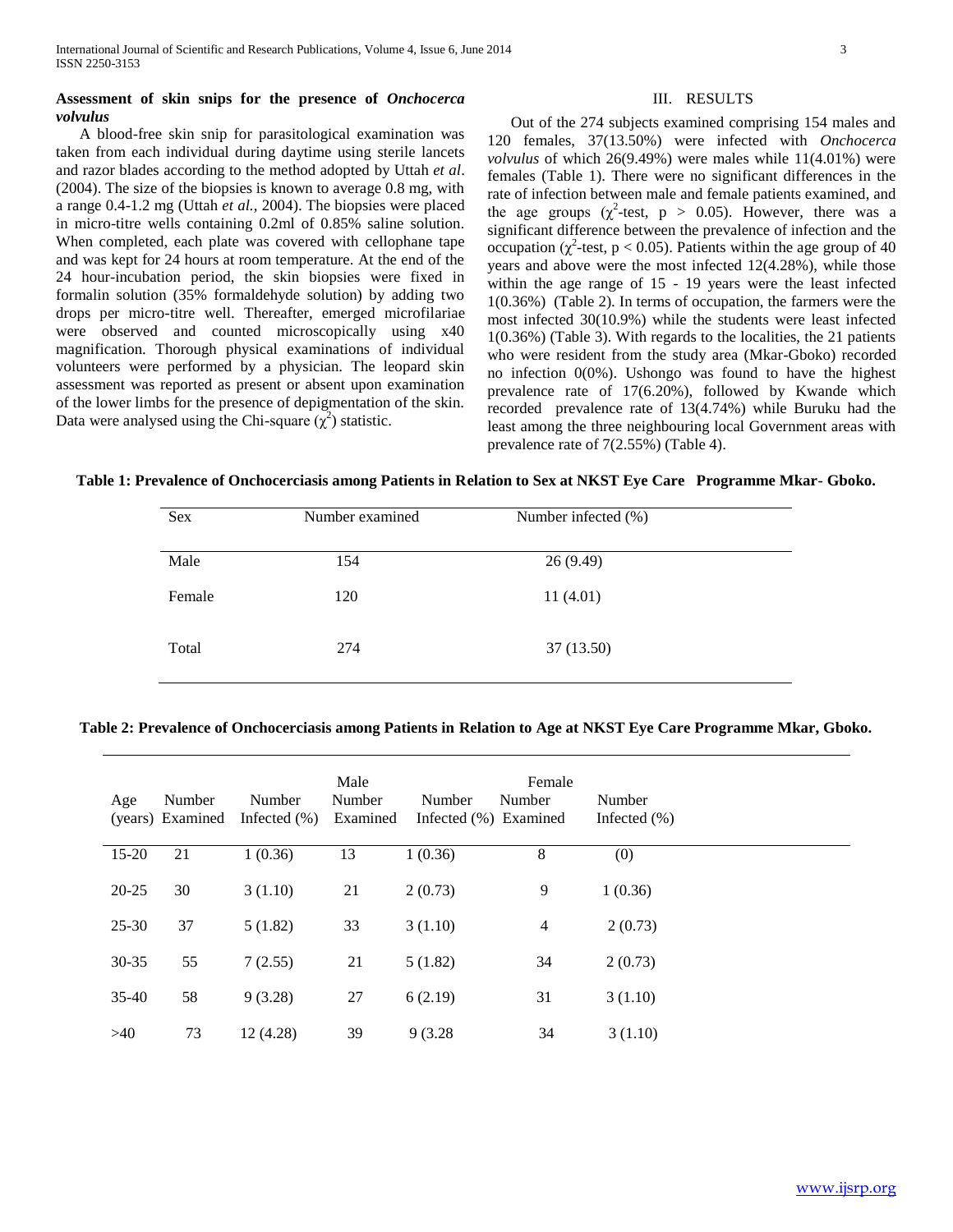|  | Total 274 37(13.50) | 154 | 26(9.49) | 120 | 11(4.01) |
|--|---------------------|-----|----------|-----|----------|
|  |                     |     |          |     |          |

# **Table 3: Prevalence of Onchocerciasis among Patients in Relation to Occupation and Sex at NKST Eye Care Programme Mkar, Gboko.**

| Occupation     | Number<br>Examined | Number<br>Infected (%) Examined | Male<br>Number | Number<br>Infected $(\%)$ | Female<br>Number<br>Examined | Number<br>Infected $(\%)$ |
|----------------|--------------------|---------------------------------|----------------|---------------------------|------------------------------|---------------------------|
| Students       | 21                 | 1(0.36)                         | 13             | 1(0.36)                   | 8                            | 0(0.0)                    |
| Civil Servants | 74                 | 2(0.73)                         | 37             | 0(0)                      | 37                           | 2(0.73)                   |
| Traders        | 39                 | 4(1.46)                         | 17             | 3(1.10)                   | 22                           | 1(0.36)                   |
| Farmers        | 140                | 30(10.9)                        | 87             | 22(8.03)                  | 53                           | 8(2.92)                   |
| Total          | 274                | 37(13.5)                        | 154            | 26(9.49)                  | 120                          | 11(4.01)                  |

# **Table 4: Prevalence of Onchocerciasis in Relation to Patients' Location from NKST Eye Care Programme Mkar, Gboko.**

|          |          |                  | Male     |                  | Female   |                 |  |
|----------|----------|------------------|----------|------------------|----------|-----------------|--|
| Locality | Number   | Number           | Number   | Number           | Number   | Number          |  |
|          | Examined | Infected $(\% )$ | Examined | Infected $(\% )$ | Examined | Infected $(\%)$ |  |
| Ushongo  | 76       | 17(6.20)         | 46       | 11(4.01)         | 30       | 6(2.19)         |  |
| Buruku   | 97       | 7(2.55)          | 53       | 4(1.46)          | 44       | 3(1.10)         |  |
| Gboko    | 21       | 0(0)             | 15       | 0(0.00)          | 6        | 0(0.00)         |  |
| Kwande   | 80       | 13 (4.74)        | 40       | 7(2.55)          | 40       | 6(2.19)         |  |
|          |          |                  |          |                  |          |                 |  |
| Total    | 274      | 37(13.50)        | 154      | 22(8.02)         | 120      | 15(5.48)        |  |

# IV. DISCUSSION

 The prevalence of onchocerciasis has been established in different parts of Nigeria by different authors (Okoye and Onwuliri, 2007; Wogu and Okaka, 2008; Akinboye *et al*., 2010; Okonkwo *et al*., 2010; Sam-Wobo *et al.,* 2012). Its rate of occurrence as reported by these researchers varies from one geographical area to another with highest endemicity of 83% recorded in Ovia North East L.G.A of Edo State (Akinbo and Okaka, 2010) and 54.2% in Ibarapa L.G.A. of Oyo (Akinboye *et al*., 2010). In this study, the prevalence of over 13% observed

virtually in all the study Local Government areas showed that many people still harbour *Onchocerca* microfilariae in some communities of Benue State.

 Results of this study have demonstrated hypoendemic prevalence of onchocerciasis which is less than the 26.9% recorded by Nwaorgu *et al*. (1994) in onchocerciasis mesoendemic area of Enugu State, Nigeria. It is also relatively lower than 37.3% recorded by Okonkwo *et al*. (2010) in mesoendemic area of Ebonyi State, Nigeria; Sam-Wobo *et al.*  (2012) along Ogun River System, southwest Nigeria and 47.5% recorded by Wogu and Okaka (2008) in Okpuje, Owan West Local Government Area, Edo State, Nigeria.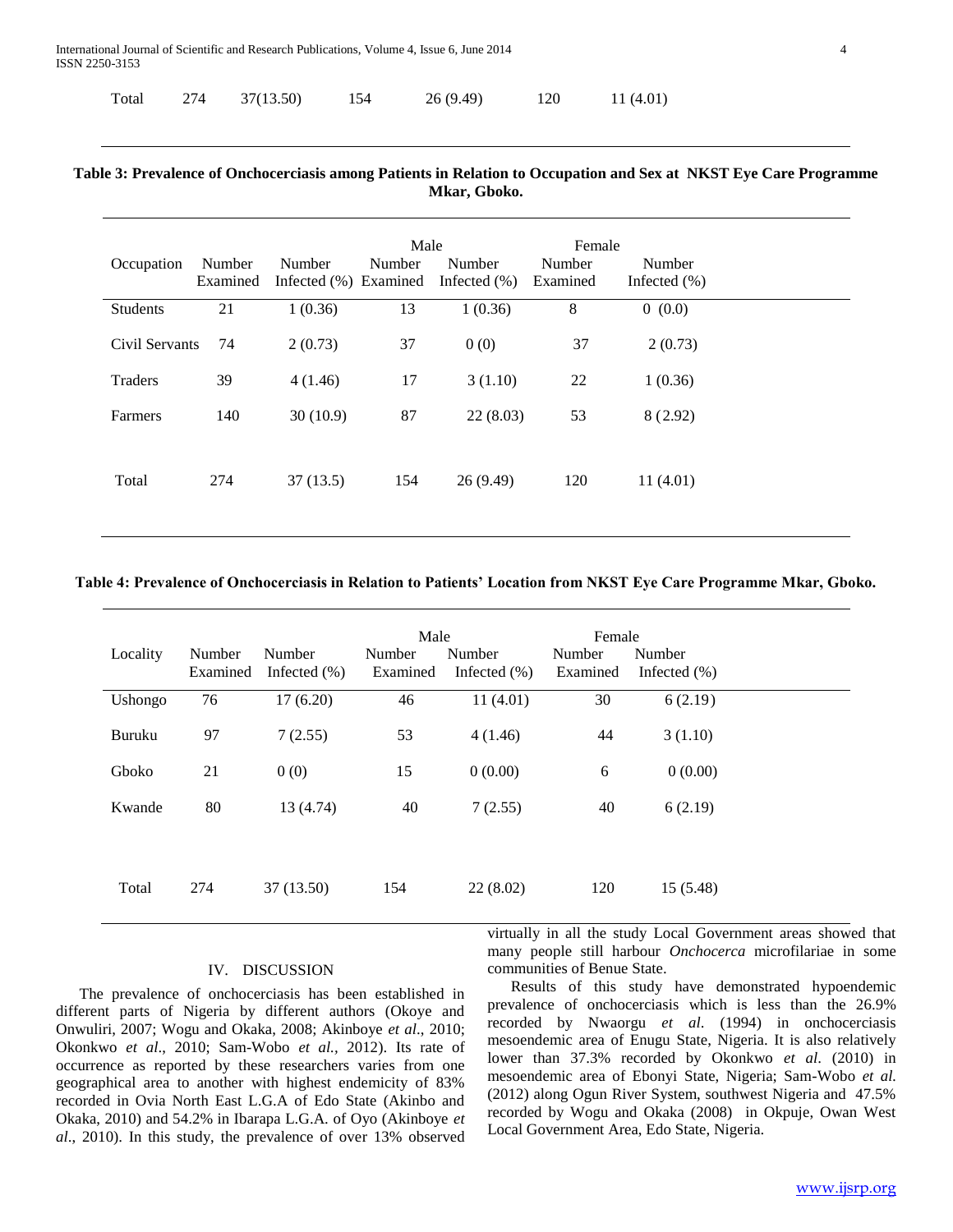The prevalence of Onchocerciasis recorded in this study indicated a low prevalence probably due to previous mass invermectin treatment in the studied areas. Onchocerciasis prevalence was more in males (9.49%) than in females (4.01%), although the difference was not statistically significant ( $\chi^2$ -test, p > 0.05). This can be supported by the findings of Gemade and Dipeolu (1983); Nnaji and Ozor (2001); Atu (2003); Uttah *et al*. (2004) and Wogu and Okaka (2008) which revealed that more males were involved in farming in the infected areas than females due to greater exposure of these males in the farms while the females were usually confined to domestic duties within the house.

 Benue State occupies large area of fertile land with fast flowing streams and rivers which provide favourable breeding sites for the simulid vectors. Therefore, it is not surprising to notice male dominance in agriculture which exposes them to vector bites. The females only take active part in harvesting, processing, transportation and selling of farm produce (Meludu and Ajayi, 2005).

 In rural families, males are usually the breadwinners and they are the ones who acquire and cultivate land and the disease has been reported to be a rural condition usually among agrarian populations (Saporu, 1988; Dozie and Nwoke, 2002). This finding is however, in disagreement with the report by Akinbo and Okaka (2010) in Ovia North East L.G.A of Edo State, Nigeria with 93% onchocerciasis prevalence in females and a corresponding 74.5% in males.

 The relationship between man and his environment is symbiotic. Although, it is generally believed that the environment influences human activities, these activities in turn influence the nature of the environment. Physical, social and economic factors are very important factors that determine the severity of onchocerciasis in any given society (Oye, 2008). This study revealed significant difference  $(\chi^2$ -test, p<0.05) between the prevalence of infection and the occupation. This can be supported by Edungbola (1982) that onchocerciasis is more common among farmers, fishermen, hunters, normads and others who are engaged in outdoor activities that bring them in constant contact with the *Simulium* fly.

 Human emigrants from endemic areas bringing patent onchocercal infection can influence the community microfilarial loads (Uttah *et al*., 2004). In such areas where microfilaraemia is largely imported, epidemiological indices most times are not reliable, and according to Sabry (1991), they do not conform to known models. There is no significant relationship ( $\chi^2$ -test, p>0.05) between age-related infection rates observed in this study, although patients who were 40 years and above were more infected than younger age group. The increase in onchocerciasis with age reported in this study has also been documented in Uttah *et al*. (2004); Nmorsi (2002) and Akinbo and Okaka, (2010) in which they found that increasing age was associated with stabilising (plateau) onchocerciasis, possibly as a result of enhanced immunity and reduced exposure. Exposure factors can be held largely responsible for this pattern of infection because the majority of the individuals in the localities studied were farmers and fishermen. Farming exposes people to an on-going risk of *Simulium* bites and *Onchocerca volvulus* transmission throughout their lives, irrespective of their age.

 Despite the prevalence of onchocerciasis in the three neighbouring Local Government areas, there still existed wide differences in onchocerciasis prevalence rate. These differences could be attributed to variations arising from the frequency, duration and degree of exposure to the bites of infected blackflies, the vector of *Onchocerca volvulus*, possibly imposed by differences in the distances of the communities from the breeding site of the vector. This could probably explain why there was variation in the prevalence of infection amongst the neighbouring Local Governments and zero prevalence in the study area where the hospital is located. Alternatively, these differences could reflect the variations in the susceptibility of the residents to the infecting organism or the variations in the amount and regularity of drug treatment.

 According to Uzoegwu and Aloh (2004), the role played by proximity is supported by the fact that differences in prevalence rates of onchocerciasis obtained by different diagnostic methods show inverse relationship with the respective distances of the communities from Adada river, the breeding site of *Similium damnosum* as well as the worm-burden results in which Nkpologu, the nearest community to the river exhibited the highest worm-burden of 3.90 Mf/mg skin, while Obimo, the farthest community showed the least worm-burden of 1.25 Mf per mg skin. This could also explain why Ushongo Local Government which is in close proximity to the fast flowing river (River Amile), a tributary of River Benue as well as other tributaries in the region, had the highest prevalence rate while Gboko Local Government which is farthest from the breeding site of *Similium damnosum* had zero prevalence rate. It could therefore, be hypothesised that the incidence of onchocerciasis is a function of population and proximity to disease vector breeding site (Meludu and Ajayi, 2005). This hypothesis will help us to ascertain the extent to which these factors explain the disease prevalence in this study.

# V. CONCLUSION

 The hypoendemic prevalence observed in all the studied Local Government areas may probably signify the possibility of elimination of onchocerciasis as a public health problem in those communities in Benue State. There is still need to improve people's attitude towards the disease and improve disease awareness through appropriate health education. Improved and consistent ivermectin coverage, coupled with overwhelming compliance in drug usage is required to completely eliminate onchocerciasis as a public health problem in the studied Local Government areas. There is also need for more commitment on the part of the world bodies and the non-governmental development organizations (NGDOs) to get involved in efforts to eliminate onchocerciasis as a public health and socio-economic burden and save the lives of infected individuals in the study areas from the socio-economic consequences of the disease.

#### **REFERENCES**

[1] Abanobi, O. and Anosike, J. (2000). Control of onchocerciasis in Nzerem-Ikem, Nigeria: baseline prevalence and mass distribution of ivermectin. Public Health, 114: 402-406.